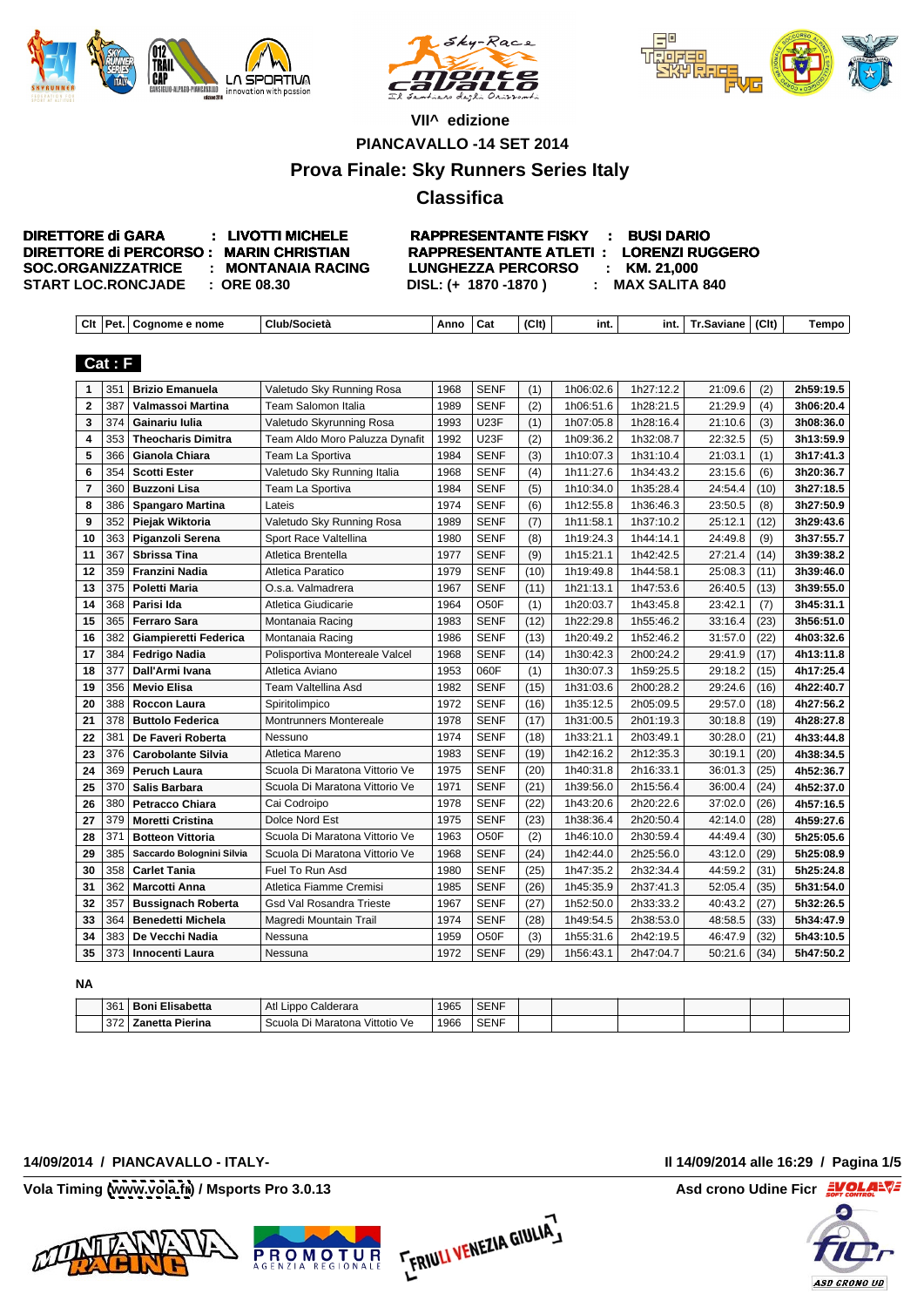





|                        | Clt   Pet.   Cognome e nome                          | Club/Società                                                                                             |
|------------------------|------------------------------------------------------|----------------------------------------------------------------------------------------------------------|
|                        |                                                      |                                                                                                          |
| Cat: M                 |                                                      |                                                                                                          |
|                        | 1 6 Zinca Ionut Alir                                 | Valetudo Skyrunning Italia                                                                               |
|                        | 2 34 Bert Paolo                                      | Team La Sportiva                                                                                         |
|                        | 3   4   Tavernaro Michele                            | Team La Sportiva                                                                                         |
|                        | 4 5 Follador Alessandro                              | Dolomiti Sky-Alp                                                                                         |
|                        | 5   1   Piller Hoffer Matteo                         | Team Aldo Moro Paluzza Dynafit   1980   SENM                                                             |
|                        | 6 2   Bazzana Fabio                                  | Team Salomon                                                                                             |
|                        | 7   58   Francescatto Nicolo'                        | Team Aldo Moro Paluzza Dynafit   1990   SENM                                                             |
|                        | 8   21   Danesi Gianfranco                           | √aletudo Skyrunning Italia                                                                               |
|                        | │ 9 │ 66 │Moia Tiziano                               | Gemonatletica                                                                                            |
|                        | 10 3 Varesco Christian                               | Team La Sportiva                                                                                         |
|                        | 11   31   Sala Moreno                                | Sec Civate                                                                                               |
|                        | 12   10   Gianola Mattia                             | Team Crazy                                                                                               |
| 13   8   Longo Paolo   | 14 72 Puntel Fabrizio                                | Team La Sportiva                                                                                         |
| $15 \mid 7$            | Pizzatti Christian                                   | Atletica Sappada Plodn<br>Team Valtellina Asd                                                            |
|                        | 16   19   Bontempi Filippo                           | Atletica Paratico                                                                                        |
|                        | 17   9   Gianoncelli Enrico                          | Team Valtellina Asd                                                                                      |
|                        | ∣ 18 ∣ 94 ∣ Frattino Silvano                         | Montanaia Racing                                                                                         |
|                        | 19   221   Fantuz Stefano                            | A.s.d. La Colfranculana                                                                                  |
|                        | 20   75   Mlinz Flavio                               | 1968 SENM<br>Team Aldo Moro Paluzza Dynafit                                                              |
|                        | 21 33   Longhi Matteo                                | Scais 3038                                                                                               |
|                        | 22 220 De Salvador Marco                             | Montanaia Racing                                                                                         |
|                        | 23   83   Pixner Rainhard                            | Asc Algund                                                                                               |
|                        | 24 225   Calzolari Nicola                            | Dolomiti Ski-Alp                                                                                         |
|                        | 25   146   Plesnikar Franco                          | Atletica Buia                                                                                            |
|                        | 26   95   Meneghel Luciano                           | Scuola Di Maratona Vittorio Ve                                                                           |
|                        | 27   13   Grossi Paolo                               | Valetudo Sky Running Italia                                                                              |
|                        | 28   51   Matarazzo Pietro                           | Montanaia Racing                                                                                         |
|                        | 29   152   Andreutti Luca                            | Team Aldo Moro Paluzza Dynafit   1971   SENM                                                             |
|                        | 30   53   Gasparin Tiziano                           | Valetudo Sky Running                                                                                     |
| 31   210   Corti Carlo |                                                      | Osa Valmadrera                                                                                           |
|                        | 32   25   Roccabruna Fabiano                         | Nessuno                                                                                                  |
|                        | 33   37   Raimondi Giovanni                          | Asd Delfinotriathlon                                                                                     |
|                        | 34 313 Orlando Paolo<br>35   144   De Biasio Giacomo | Team Aldo Moro Paluzza Dynafit   1984   SENM   (30)  <br>l Montrunners Montereale                        |
|                        | 36   73   Gri Silvano                                | Dolomiti Ski-Alp                                                                                         |
|                        | 37 30   Franzi Domenico                              | Team Valtellina Asd                                                                                      |
|                        | 38 70 Tagliafierro Stefano                           | Asd Montanaia Racing                                                                                     |
|                        | 39 $ 236 $ De Bona Andrea                            | Team Aldo Moro Paluzza Dynafit   1973   SENM   (35)   1h08:59.5   1h30:34.3   21:34.8   (42)   3h13:21.4 |
|                        | 40   147   Delli Zotti Massimo                       | <b>Gsd Val Gleris Pontebba</b>                                                                           |
| 41 $103$ Picco Alex    |                                                      | 1969 SENM (37) 1h06:10.1 1h26:58.4<br>Bordanese                                                          |
|                        | $ 42 45 $ Margarit Luigi                             | 1975 SENM (38) 1h06:47.8 1h28:16.8<br>G.s. Aquileia                                                      |
|                        | $ 43 213 $ Guarino Andrea                            | 1977   SENM   (39)   1h09:31.8   1h38:46.1  <br>Nessuna                                                  |
|                        | 44 306 Boschian Bailo Matteo                         | 1974 SENM<br>Montanaia Racing                                                                            |
|                        | $ 45 86 $ De Biasio Max                              | 1977   SENM   (41)   1h11:48.3   1h33:50.1<br><b>Montrunners Montereale</b>                              |
|                        | 46 235 Cescutti Flavio                               | 1964 O50M<br>Calgaretto                                                                                  |
|                        | 47   18   Frigerio Paolo                             | <b>Atletica Paratico</b>                                                                                 |
|                        | 48 32 Tallarico Stefano                              | 1978 SENM<br>Carvivo Skyrunning                                                                          |
|                        | 49 76 Romanelli Ivo                                  | Montrunners Montereale                                                                                   |
|                        | 50 216 Polo Perucchin Gabriele Ski Running Giais     | 1991 U23M (3) 1h11:40.9 1h32:26.4                                                                        |
|                        | $\vert$ 51 $\vert$ 68   Mascarin Marc                | Montanaia Racing                                                                                         |

### **14/09/2014 / PIANCAVALLO - ITALY- Il 14/09/2014 alle 16:29 / Pagina 2/5**







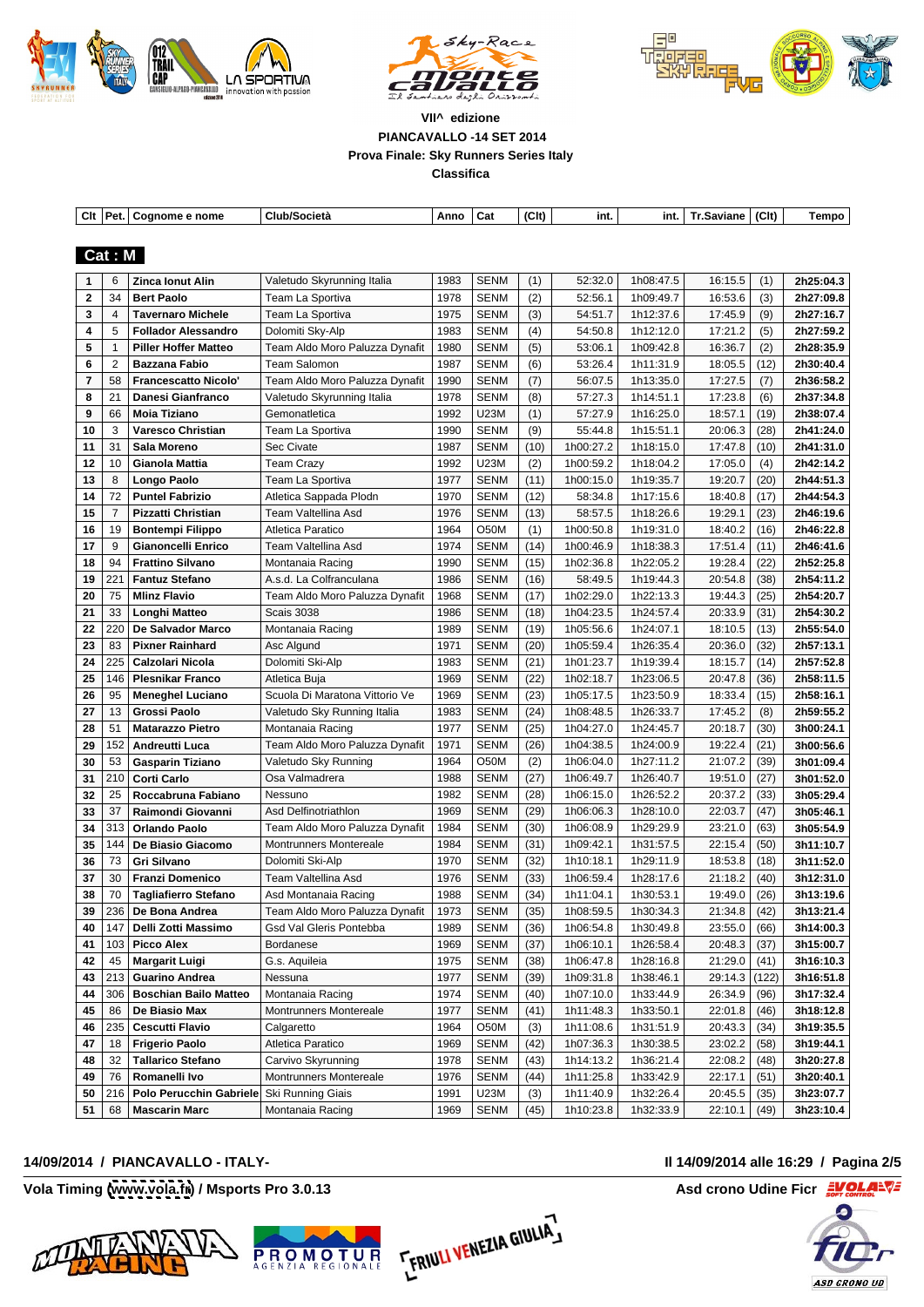





| $\vert$ Clt $\vert$ Pet. $\vert$ Cognome e nome      | Club/Società                                                                                                                                                   | Anno   Cat<br>(CIt)                                                                                                     | -int.                                               |                                  | int.   Tr.Saviane $ $ (Clt) $ $ |
|------------------------------------------------------|----------------------------------------------------------------------------------------------------------------------------------------------------------------|-------------------------------------------------------------------------------------------------------------------------|-----------------------------------------------------|----------------------------------|---------------------------------|
|                                                      |                                                                                                                                                                |                                                                                                                         |                                                     |                                  |                                 |
| 52 227 Del Zotto Stefano                             | G.s.a. Pulfero                                                                                                                                                 | 1964   O50M<br>(4)                                                                                                      |                                                     | 1h10:35.8 1h30:53.8              | 20:18.0 (29) <b>3h24:00.8</b>   |
| 53   223   Serafini Ivan                             | Asd Ultra                                                                                                                                                      | 1978 SENM<br>(46)                                                                                                       | 1h13:54.5                                           | 1h33:36.4 L                      | 19:41.9 (24)                    |
| 54 310 Masetto Sereno                                |                                                                                                                                                                | 1971   SENM<br>(47)                                                                                                     | 1h09:36.7                                           | 1h32:13.1                        | 22:36.4 (55)                    |
| 55 228 Bortoluzzi Maurizio                           | <b>Marciatori Tambre</b>                                                                                                                                       | 1952   060M<br>(1)                                                                                                      | 1h11:03.1   1h35:11.6                               |                                  | 24:08.5   (68)                  |
| 56 229 Dal Borgo Eugen                               | Marciatori Tambre                                                                                                                                              | 1972   SENM                                                                                                             | 1h12:01.3<br>1h35:16.0                              | 23:14.7 (61)                     |                                 |
| 57 150 Martini Daniele                               | Libertas Porcia                                                                                                                                                | 1981 SENM<br>(49)                                                                                                       | 1h13:04.8   1h35:27.5                               | 22:22.7   (52)                   |                                 |
| 58 148 Bizzotto Igor                                 | Asd Montanaia Racing                                                                                                                                           | 1972   SENM<br>(50)                                                                                                     | 1h11:05.8<br>1h34:17.6                              | 23:11.8 (60)                     |                                 |
| 59 215 Zullato Ivano                                 | Valetudo Sky Running                                                                                                                                           | 1973 SENM<br>(51)                                                                                                       | 1h14:10.6   1h37:04.4                               | 22:53.8 (56)                     |                                 |
| 60   59   Comand Daniel                              | Gemonatletica                                                                                                                                                  | $\overline{1995}$ U23M<br>(4)                                                                                           | 1h37:24.6<br>1h14:17.1                              | $23:07.5$ (59)                   | 3h30:22.9                       |
| 61   116   Piazza Cristian                           | <b>Bladerunners Maniago</b>                                                                                                                                    | 1977 SENM                                                                                                               | $(52)$ 1h12:02.8 1h37:00.5                          | 24:57.7 (77)                     | 3h30:56.8                       |
| 62   201   Urban Paolo                               | Ss Fornese                                                                                                                                                     | 1963   O50M<br>(5)                                                                                                      | 1h15:47.9<br>1h39:05.9                              | 23:18.0   (62)                   | 3h31:19.7                       |
| 63   54   Franz Josef                                | Atletica Moggese                                                                                                                                               | 1983 SENM<br>(53)                                                                                                       | 1h11:39.9   1h34:40.0                               | 23:00.1   (57)                   | 3h32:21.5                       |
| 64   124   Dall'Anese Vladimiro                      | G.m. San Giovanni Del Tempio                                                                                                                                   | 1976   SENM<br>(54)                                                                                                     | 1h17:33.7<br>1h41:51.4                              | 24:17.7 (69)                     | 3h32:53.8                       |
| 65   38   Bonati Enrico                              | Carnia Atletica                                                                                                                                                | 1993   U23M<br>(5)                                                                                                      | 1h12:51.4   1h39:02.7                               | 26:11.3   (90)                   | 3h33:14.7                       |
| 66   136   Orfano Giulio                             | Atletica Vittorio Veneto                                                                                                                                       | 1972   SENM                                                                                                             | 1h16:00.7<br>1h43:05.9                              | 27:05.2 (101)                    | 3h33:42.0                       |
| 67   125   De Conti Danilo                           | Gruppo Sportivo Mercuryus                                                                                                                                      | 1960 O50M<br>(6)                                                                                                        | 1h15:45.0   1h40:05.7                               | 24:20.7 (70)                     | 3h33:42.2                       |
| 68 22 Rottoli Giacomo                                | Valetudoskyrunningitalia                                                                                                                                       | 1964   O50M<br>(7)                                                                                                      | 1h15:38.7<br>1h39:14.1                              | 23:35.4 (65)                     | 3h34:35.8                       |
| 69   239   Marchi Mauro                              |                                                                                                                                                                | 1984 SENM<br>(56)                                                                                                       | 1h15:00.4   1h36:59.1                               | 21:58.7   (45)                   | 3h35:15.7                       |
| 70 26   Trentini Luciano                             | Nessuna                                                                                                                                                        | 1987 SENM<br>(57)                                                                                                       | 1h37:03.5<br>1h15:13.7                              | 21:49.8 (43)                     | 3h35:18.5                       |
| 71   155   Ghirardo Guido                            | Montanaia Racing                                                                                                                                               | 1980 SENM<br>(58)                                                                                                       | 1h15:24.2   1h37:20.4                               | 21:56.2   (44)                   | 3h36:25.1                       |
| 72   89   Moro Flavio                                | Asd Montanaia Racing                                                                                                                                           | 1976 SENM<br>(59)                                                                                                       | 1h12:56.9   1h36:53.8                               | 23:56.9 (67)                     | 3h38:33.6                       |
| 73   49   Molteni Cesare                             | Asd 2slow                                                                                                                                                      | 1979 SENM<br>(60)  <br>(61)                                                                                             | 1h17:53.8 1h44:53.7<br>$1h14:26.4$ 1h40:04.4        | 26:59.9   (99)                   | 3h39:42.0                       |
| 74   57   Visentin Andrea                            | Fuel To Run Asd                                                                                                                                                | 1973   SENM<br>1973 SENM                                                                                                |                                                     | 25:38.0 (85)                     | 3h39:42.7                       |
| 75   219   Nardo Enrico<br>76   231   Bellina Renato | Mountrunners<br>Gruppo Atletica Moggese                                                                                                                        | (62)<br>1957   O50M<br>(8)                                                                                              | 1h17:02.8<br>1h41:42.5<br>1h17:44.6 l<br>1h42:50.8  | 24:39.7 (75) 3h39:58.9           | 3h42:25.7                       |
| 77   151   Del Colle Manuel                          | Ragogna                                                                                                                                                        | 1987   SENM<br>(63)                                                                                                     | 1h17:15.2   1h39:44.8                               | 25:06.2 (78)                     |                                 |
| 78 316 Piussi Gabriel                                | Team Aldo Moro Paluzza Dynafit                                                                                                                                 | 1975   SENM<br>(64)                                                                                                     | 1h10:14.6   1h32:46.1                               | 22:29.6   (53)  <br>22:31.5 (54) | 3h42:29.3<br>3h43:15.0          |
| 79   134   Zambon Paolo                              | Atletica Aviano                                                                                                                                                | 1977 SENM                                                                                                               | 1h15:29.0<br>1h40:39.5                              | 25:10.5 (79) 3h43:27.9           |                                 |
| 80 24 Bellina Licio                                  | A.s.d. Stella Alpina                                                                                                                                           | 1955   O50M<br>(9)                                                                                                      | 1h18:35.8   1h45:02.3                               | 26:26.5 (93)                     | 3h46:27.0                       |
| 81   16   Crespi Francesc                            | Asd 2slow                                                                                                                                                      | 1974 SENM<br>(66)                                                                                                       | 1h17:42.6<br>1h45:30.0                              | 27:47.4   (108)                  | 3h47:00.1                       |
| 82 29 Ortolan Dario                                  | Libero                                                                                                                                                         | 1981 SENM<br>(67)                                                                                                       | 1h18:16.8   1h42:59.8                               | 24:43.0 (76) 3h47:16.5           |                                 |
| 83   130   Bettin Alessio                            | Nessuna                                                                                                                                                        | 1982 SENM                                                                                                               | 1h19:56.5<br>1h45:25.2                              | 25:28.7 (84)                     | 3h47:49.3                       |
| 84 315 De Marco Mirco                                |                                                                                                                                                                | 1975 SENM<br>(69)                                                                                                       | $1h19:47.3$ 1h45:11.7                               | 25:24.4   (81)                   | 3h48:04.9                       |
| 85   206   Causin Luca                               | <b>Brema Running Team</b>                                                                                                                                      | 1968 SENM                                                                                                               | 1h19:30.8<br>1h47:41.9                              | 28:11.1 (11                      | 3h49:14.5                       |
| 86   14   Corazzol Samuele                           | Nessuno                                                                                                                                                        | 1986 SENM<br>(71)                                                                                                       | 1h13:22.1   1h38:49.1                               | 25:27.0 (83)                     | 3h49:41.0                       |
| 87 224 Bordin David                                  | Asd Ultra                                                                                                                                                      | 1983   SENM                                                                                                             | 1h15:47.2<br>1h39:10.3                              | $23:23.1$ (64)                   | 3h49:45.0                       |
| 88   35   Morina Stever                              | Podistica Valle Infernotto                                                                                                                                     | 1987   SENM<br>(73)                                                                                                     | 1h15:30.7<br>1h40:01.9                              | 24:31.2 (73)                     | 3h50:17.1                       |
| 89   67   Giust Mirko                                | Nessuna                                                                                                                                                        | 1972   SENM                                                                                                             | 1h20:41.3<br>1h45:02.2                              | 24:20.9 (71                      | 3h50:51.2                       |
| 90   65   Contessotto Sisto                          | Non Faccio Parte Di Nessuna So   1981   SENM                                                                                                                   | (75)                                                                                                                    | 1h21:44.6  <br>1h48:00.7                            | 26:16.1   (91)                   | 3h51:42.0                       |
| 91 308 Avoledo Alessandro                            | Fiamme Cremisi                                                                                                                                                 | 1967 SENM<br>(76)                                                                                                       | 1h21:53.7   1h49:36.6                               | $27:42.9$ (107) 3h51:59.0        |                                 |
| 92   79   Tramontina Giovanni                        | Montrunners                                                                                                                                                    | 1982 SENM                                                                                                               | 1h20:23.3   1h48:00.6   27:37.3   (105)   3h52:50.1 |                                  |                                 |
| 93 28 Bellinghieri Domenico                          | Coneproject                                                                                                                                                    | 1983 SENM<br>(78)                                                                                                       | 1h19:28.7   1h47:40.3                               | $28:11.6$ (113) 3h53:32.7        |                                 |
| $\vert$ 94 $\vert$ 102 Piccinin Davide               | Montanaia Racing                                                                                                                                               | 1981 SENM                                                                                                               | $(79)$ 1h17:52.0 1h45:04.3 27:12.3 (103) 3h53:43.1  |                                  |                                 |
| 95 115 Vicario Michele                               |                                                                                                                                                                |                                                                                                                         |                                                     |                                  |                                 |
| 96   27   Pincigher Lorenzo                          | Team Aldo Moro Paluzza Dynafit 1962 050M (10) 1h17:24.8 1h49:11.2 31:46.4 (139) 3h53:56.1<br>Nessuna 1987 SENM (80) 1h15:48.5 1h42:41.8 26:53.3 (98) 3h54:38.9 |                                                                                                                         |                                                     |                                  |                                 |
| 97   128   Milanese Ugo                              | Libero                                                                                                                                                         | 1979 SENM (81) 1h21:38.9 1h48:51.1 27:12.2 (102) 3h55:53.9<br>1970 SENM (82) 1h23:36.0 1h49:43.3 26:07.3 (89) 3h56:00.9 |                                                     |                                  |                                 |
| 98   48   Sala Paolo                                 | Asd 2slow                                                                                                                                                      |                                                                                                                         |                                                     |                                  |                                 |
| 99 202   Kowalczyk Kamil                             | Cus Udine                                                                                                                                                      | $\sqrt{1990}$ SENM $\sqrt{83}$ 1h18:09.2 1h44:44.6 26:35.4 (97) 3h56:07.1                                               |                                                     |                                  |                                 |
| 100 46 Cressatti Dario                               | Gs Aquileia                                                                                                                                                    |                                                                                                                         |                                                     |                                  |                                 |
| 101 110 Tassan Matteo                                | Principe                                                                                                                                                       | 1991   U23M                                                                                                             | $(6)$ 1h24:50.6 1h55:39.5 30:48.9 (131) 3h57:17.7   |                                  |                                 |
| 102 209 Barazzutti Antonio                           | No Societa'                                                                                                                                                    | 1954   060M   (2)   1h19:52.9   1h46:14.4   26:21.5   (92)   <b>3h57:30.3</b>                                           |                                                     |                                  |                                 |
| 103 88 Rinaldi Giuseppe                              | Fiamme Cremesi                                                                                                                                                 | 1960   O50M   (11)   1h20:13.7   1h51:54.7   31:41.0   (138)   3h57:43.9                                                |                                                     |                                  |                                 |
| 104 230 Fullin Omar                                  | Marciatori Tambre                                                                                                                                              | 1973   SENM   (85)   1h18:41.8   1h44:22.6   25:40.8   (87)   3h57:55.5                                                 |                                                     |                                  |                                 |

### **14/09/2014 / PIANCAVALLO - ITALY- Il 14/09/2014 alle 16:30 / Pagina 3/5**





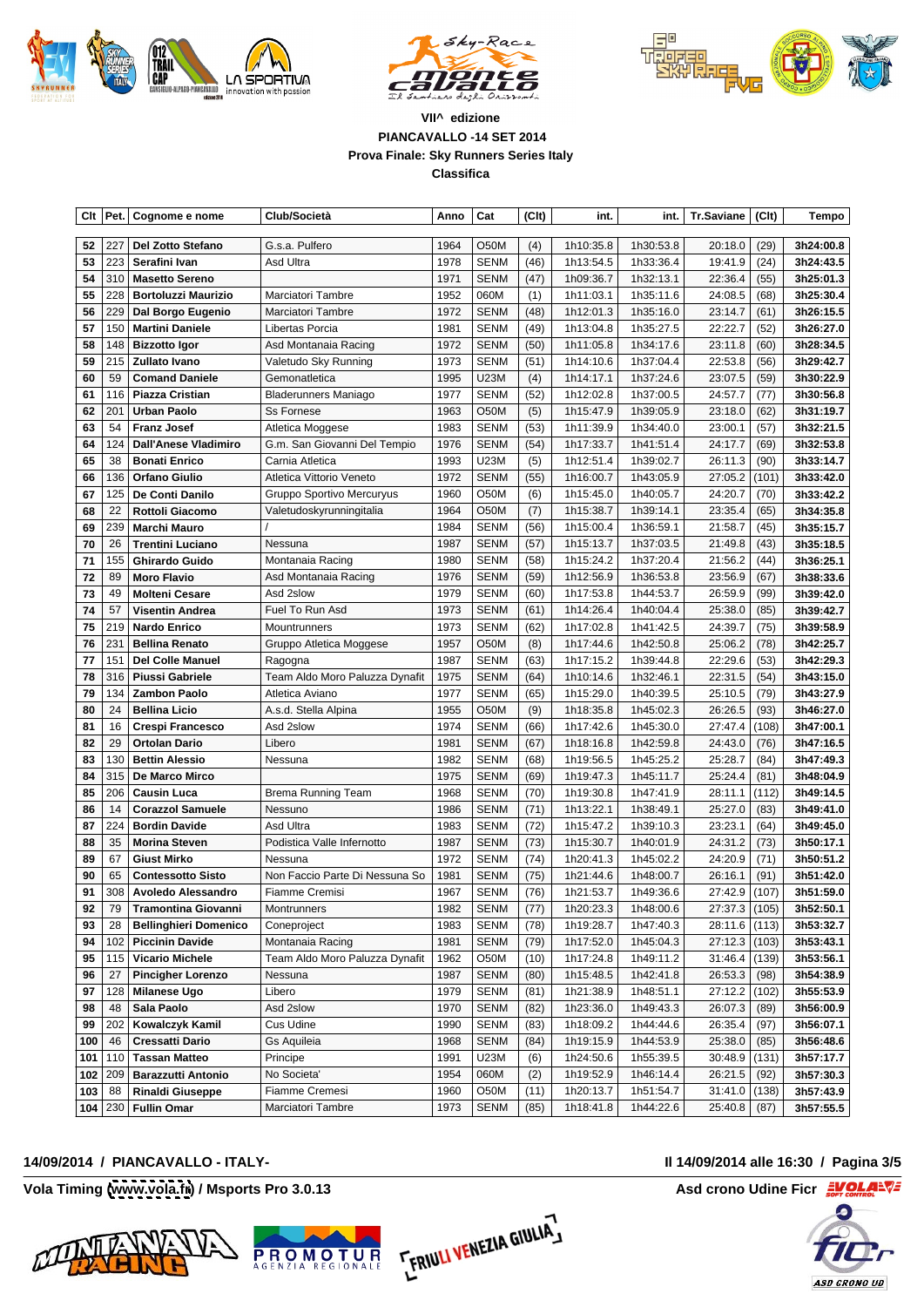





| Cit Pet. Cognome e nome                                      | Club/Società                   | Anno Cat                | $ $ (Clt)    |                       |                                                                            |                 | $int.$ Tr.Saviane $ $ (Clt) $ $ Tempo $ $                                 |
|--------------------------------------------------------------|--------------------------------|-------------------------|--------------|-----------------------|----------------------------------------------------------------------------|-----------------|---------------------------------------------------------------------------|
| 105 205 Bortolato Marco                                      | Corivorivo                     | 1974   SENM             |              |                       | 1h41:33.2                                                                  |                 |                                                                           |
| ⊦106 207   Tosin Mirco                                       | Polisportiva Zorzetto          | 1976 SENM               | (86)<br>(87) | 1h17:00.4<br>1h18:01. | 1h44:05.1                                                                  | 26:04.0   (88)  | $24:32.8$ (74) 3h59:03.2<br>3h59:44.7                                     |
| 107 36 Querenghi Mauro                                       | Freee Runner                   | $ 1974 $ SENM           | (88)         | 1h18:36.8             | 1h47:34.6                                                                  | $28:57.8$ (119) | 4h00:11.5                                                                 |
| 108   131   Rosso Fiorenzo                                   | A.s.d. G.m. G.s. Aquile Friula | 1971 SENM               | (89)         | 1h20:26.0             | 1h49:52.5                                                                  |                 | 29:26.5 (123) <b>4h00:33.4</b>                                            |
| 109 312 Ciprian Fausto                                       |                                | 1978 SENM               | (90)         | 1h23:00.3             | 1h50:53.1                                                                  |                 | $27:52.8 (109) $ 4h00:38.3                                                |
| 110 $82$ Polo Mauro                                          | Ski Running Giais              | 1977 SENM               | (91)         | 1h20:32.0             | 1h49:36.4                                                                  |                 | 29:04.4 (120) 4h01:41.1                                                   |
| 111 122 Sacconi Andrea                                       | Individuale                    | 1982 SENM               | (92)         | 1h25:23.              | 1h56:28.0                                                                  | $31:04.7$ (134) | $ $ 4h02:31.7                                                             |
| 112   96   Pietrella Rudi                                    | Nessuna                        | 1965 SENM               | (93)         | 1h20:20.9             | 1h44:49.8                                                                  | 24:28.9   (72)  | $ $ 4h03:15.9                                                             |
| 113   123   Vergente Francesco                               | Nessuna                        | 1977 SENM               | (94)         | 1h21:06.3             | 1h50:57.8                                                                  |                 | $29:51.5 (124) $ 4h03:32.6                                                |
| 114 222 Piccin Franco                                        | Libero                         | 1964   O50M             | $(12)$       | 1h27:20.2             | 1h52:31.3                                                                  | 25:11.1 (80)    | 4h04:19.0                                                                 |
| 115 214 Beltrame Gianni                                      | Asd Niu' Team                  | 1971 SENM               | (95)         | 1h26:09.6             | 1h58:32.1                                                                  |                 | 32:22.5   (143)   4h05:41.0                                               |
| 116 304 Cufer Stanko                                         | ∣ Slo                          | 1957 O50M               | (13)         | 1h22:22.9             | 1h52:25.6                                                                  |                 | $30:02.7$ (126) 4h06:56.9                                                 |
| 116 303 Kete Ivo                                             | Primorski Gorski Tek           | 1957   O50M             | (13)         | 1h22:19.8             | 1h52:29.3                                                                  | $30:09.5$ (127) | 4h06:56.9                                                                 |
| 118 17 Boccalon Gianpietro                                   | Atletica Paratico              | 1972 SENM               | (96)         | 1h25:25.6             | 1h54:35.0                                                                  |                 | 29:09.4 (121) 4h07:48.0                                                   |
| 119 42 Burbello Alberto                                      | Scuola Di Maratona Vittorio Ve | 1972 SENM               | (97)         | 1h26:53.6             | 1h52:18.5                                                                  | 25:24.9 (82)    | 4h07:55.6                                                                 |
| 120 23   Magagnoli Luca                                      | Atl Lippo Calderara            | 1963 O50M               | (15)         | 1h27:25.8             | 1h58:01.7                                                                  |                 | $30:35.9$ (129) 4h09:03.1                                                 |
| 121 20 Pesenti Giorgio                                       | Valetudo Skyrunning Italia     | 1956 O50M               | (16)         | 1h27:15.1             | 1h58:18.9                                                                  | $31:03.8$ (133) | 4h09:59.5                                                                 |
| 122 302 Biral Elia                                           | Gp Livenza                     | 1988 SENM               | (98)         | 1h29:36.7             | 1h57:41.6                                                                  | 28:04.9 (111)   | 4h10:08.9                                                                 |
| 123 81 Pravisano Roberto                                     | Udine Triathlon                | 1971 SENM               | (99)         | 1h25:03.9             | 1h58:10.7                                                                  |                 | $33:06.8$ (147) 4h12:47.4                                                 |
| 124   111   Crosato Mauro                                    | Marciatori Castellani          | 1971 SENM               | $(100)$      | 1h29:11.0             | 1h57:51.8                                                                  |                 | $28:40.8$ (115) 4h13:14.9                                                 |
| 125 119 Pagavino Filippo                                     | Gs San Giacomo Ts              | 1980 SENM               | (101)        | 1h24:39.2             | 1h53:24.7                                                                  | 28:45.5 (117)   | 4h14:02.4                                                                 |
| 126 61 Rognoni Marco                                         | Gs.castionese                  |                         |              |                       | 1971 SENM (102) 1h31:23.8 1h57:57.3                                        |                 | 26:33.5 (95) 4h14:28.2                                                    |
| 127 104 Urban Valter                                         | S.s Fornese                    | 1958 O50M               | (17)         | 1h27:20.7             | 1h56:05.2                                                                  | 28:44.5 (116)   | 4h14:38.3                                                                 |
| 128 47   Ferraresi Alberto                                   | Libero                         | 1972 SENM               | $(103)$      |                       | 1h28:44.9 2h00:25.6                                                        |                 | $31:40.7 (137) $ 4h15:13.7                                                |
| 129 314 Stinat Stefano                                       | Gp Livenza                     | 1969 SENM               | (104)        | 1h29:10.9             | 1h59:26.2                                                                  |                 | $30:15.3$ (128) 4h17:05.4                                                 |
| 130 69 Giust Alan                                            | G.p.livenza                    | 1978 SENM               | $(105)$      |                       | 1h20:45.6 1h57:49.4                                                        |                 | $37:03.8$ (169) 4h17:07.0                                                 |
| 131 233 Magagnin Alessandro                                  | Libero                         | 1971   SENM             | $(106)$      |                       | 1h26:35.6 2h00:43.3                                                        | $34:07.7$ (151) | 4h17:10.5                                                                 |
| 132 91   Maronese Christian                                  | Asd Amici Di Lutrano           | 1972   SENM             |              | 1h30:29.8             | 1h59:25.6                                                                  |                 | 28:55.8 (118) 4h17:45.8                                                   |
| 133 140 Cimenti Danilo                                       |                                | 1954 060M               | (3)          | 1h28:35.5             | 1h56:14.7                                                                  |                 | 27:39.2 (106) 4h18:39.5                                                   |
| 134 78 Marchio' Giorgio                                      | Polisportiva Montereale Valcel | 1960 O50M               | (18)         | 1h25:55.0             | 1h59:20.2                                                                  |                 | $33:25.2$ (149) 4h20:17.3                                                 |
| 135   133   Mazzocco Andrea                                  |                                | 1987 SENM               | (108)        | 1h21:23.1             | 1h52:44.2                                                                  |                 | $31:21.1$ (135) 4h22:41.2                                                 |
| 136 50 Collesei Luca                                         | Padova                         | 1980 SENM               |              | 1h33:17.              | 1h59:50.6                                                                  | $26:33.1$ (94)  | $ $ 4h22:48.7                                                             |
| 137   127   Poletto Sergio                                   | G.p. Livenza Sacile            | 1968 SENM               |              | $ (110) $ 1h23:03.1   | 1h50:05.6                                                                  |                 | $27:02.5$ (100) 4h23:56.1                                                 |
| 138 63 Vian Giuseppe                                         |                                | 1984<br>SENM            |              | 1h20:21.              | 1h53:01.5                                                                  |                 | $32:40.5$ (145) 4h24:16.7                                                 |
| 139 97 Torresin Paolo                                        | Asd Tamtam                     | 1985 SENM               | $(112)$      |                       | 1h21:50.8   1h51:42.6                                                      |                 | 29:51.8 (125) 4h25:22.7                                                   |
| 140 154 Carnier Marco                                        | Sportler Team                  | 1992   U23M             |              | 1h31:54.              | 1h59:58.8                                                                  | $28:04.8$ (110) | 4h29:57.6                                                                 |
| 141   135   Lazzarotto Dario                                 | Montanaia Racing               | 1981   SENM             | (113)        |                       | 1h33:30.0 2h04:23.6                                                        |                 | $30:53.6$ (132) $\vert$ 4h30:12.7                                         |
| 142 232 Stefanuto Claudio                                    | Montanaia Racing               | 1968 SENM               |              | 1h30:47.              | 2h03:50.6                                                                  |                 | $33:02.9$ (146) 4h32:19.0                                                 |
| 143 121 Stropeni Osvaldo                                     | S.e.v. Valmadrera              | 1953   060M             | (4)          | 1h30:38.7             | 2h06:01.9                                                                  |                 | 35:23.2 (156) 4h33:06.8                                                   |
| $\sqrt{144}$ 309 Nenis Andrea                                | Asd Ultra                      | 1980 SENM               | (115)        |                       | 1h30:30.7 2h02:47.5                                                        |                 | $32:16.8$ $(142)$ $4h34:41.0$                                             |
| 145   141   Vivian Luca                                      |                                | 1972 SENM               |              |                       | $ (116) $ 1h37:30.0 2h08:18.1                                              |                 | 30:48.1   (130)   4h35:04.1                                               |
| 146 74   Magliaretta Maurizio                                | Montrunners Montereale Valcell | 1964 O50M               | (19)         |                       | 1h29:06.3 2h00:31.1                                                        |                 | $31:24.8$ (136) 4h35:04.6                                                 |
| $ 147 $ 84   Tomasin Luiginc                                 | Amici Di Lutrano Treviso       | $\sqrt{1964}$ O50M (20) |              |                       | 1h37:16.1 2h16:39.3                                                        |                 | $39:23.2$ (178) 4h36:05.6                                                 |
| 148 44 Zanolin Massimo                                       | Gp Livenza                     |                         |              |                       |                                                                            |                 | 28:13.6 (114) 4h36:39.9                                                   |
| 149 226 Cardin Roberto                                       | Scuola Di Maratona Vittorio Ve |                         |              |                       | 1969 SENM (117) 1h32:46.0 2h00:59.6<br>1967 SENM (118) 1h31:46.4 2h03:38.6 |                 | $31:52.2 (140) $ 4h37:19.1                                                |
| $\boxed{150}$ 211 Corti Paolo                                | Osa Valmadrera                 |                         |              |                       | 1979 SENM (119) 1h35:15.6 2h10:44.7                                        |                 | 35:29.1   (157)   4h37:30.0                                               |
|                                                              |                                |                         |              |                       |                                                                            |                 | 1973 SENM (120) 1h39:48.5 2h13:47.5 33:59.0 (150) 4h38:32.9               |
| $151$ 41 Da Soller Ermes<br>152 11 Francescutto Ciro Antonio | Livenza Sacile                 |                         |              |                       | $\sqrt{1972}$ SENM $ (121) $ 1h34:28.0 2h08:43.2                           |                 |                                                                           |
|                                                              | Nessuna                        |                         |              |                       |                                                                            |                 | $34:15.2$ (152) 4h39:49.3                                                 |
| 153   138   De Faveri Mario                                  | Libero                         |                         |              |                       |                                                                            |                 | $35:12.0$ (155) 4h39:57.5                                                 |
| 154 12 Grossi Antonio                                        | Valetudo Sky Running           | 1954   060M             | (5)          |                       | 1h29:46.2 2h07:35.0<br>1966 SENM (122) 1h32:48.6 2h07:30.2                 |                 | $37:48.8$ (173) 4h42:14.8                                                 |
| 155 301 Zucchiati Giann                                      | Aquile Friulane                |                         |              |                       |                                                                            |                 | $34:41.6 (154) $ 4h42:51.3                                                |
| 156 15   Arena Carlo                                         | Canoa Club Portogruaro         | $ 1960 $ O50M $ (22) $  |              |                       | 1h34:54.5 2h12:16.0                                                        |                 | $37:21.5$ (172) 4h42:52.6                                                 |
| 157 77 Grion Alessandro                                      | Ola Team                       |                         |              |                       |                                                                            |                 | 1972   SENM $ (123) $ 1h32:21.4   2h04:46.8   32:25.4 $ (144) $ 4h44:42.4 |